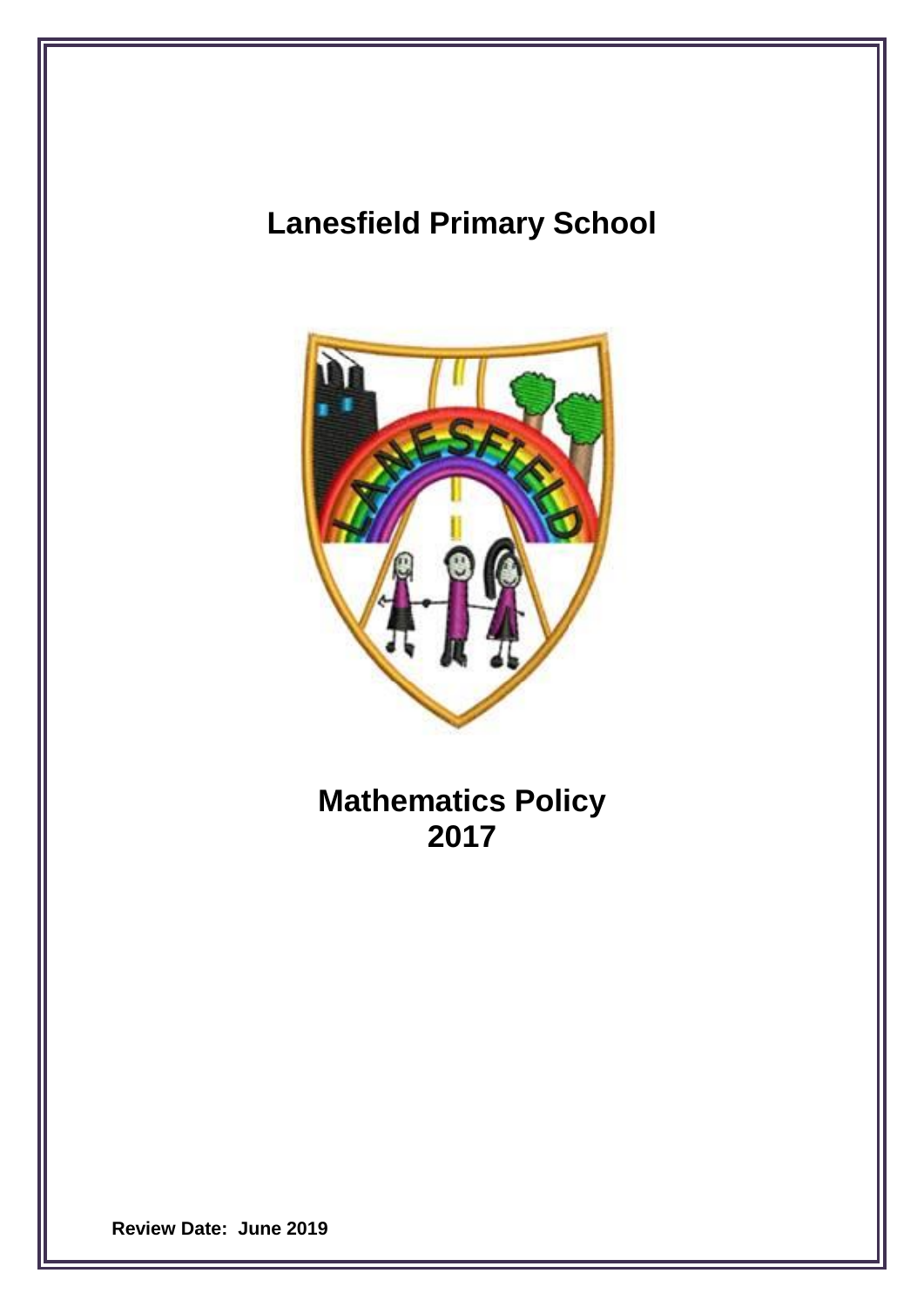## Introduction

The presentation of the Maths curriculum will inter-relate the essential concepts and skills needed to develop understanding and progression in Maths as a whole. We aim to develop mathematical language and apply the skills learnt to all areas of as defined by the National Curriculum.

The emphasis will lie as far as possible on practical and mental activities, where children will have the opportunity to discuss, experiment and suggest methods of accomplishing tasks, whilst developing speed and accuracy in computation and logic.

This policy has been written in response to the New National Curriculum September 2014.

## Aims for teaching Maths

We will provide opportunities for all children to:

- $\checkmark$  Enjoy mathematical activities
- $\checkmark$  Develop a 'have a go' outlook and gain confidence through their experiences
- $\checkmark$  Understand that Maths is an integral part of daily life and not just confined to the classroom
- $\checkmark$  Be equipped to cope with everyday mathematical demands
- $\checkmark$  Use skills learned and apply them to other aspects of daily life
- $\checkmark$  Become numerate and use knowledge and skills with increasing speed and accuracy
- $\checkmark$  Develop logic in attempting practical and mental tasks
- $\checkmark$  Interpret and explain mathematical data and make predictions based on their own conclusions

# Basis for implementation

The following considerations will be applied in the teaching of Maths in this school:

Children should be encouraged to succeed and have no sense of failure. Mistakes should be regarded as a positive step to learning and later success.

Children will always be encouraged to try for themselves and will feel free to ask for help at any time.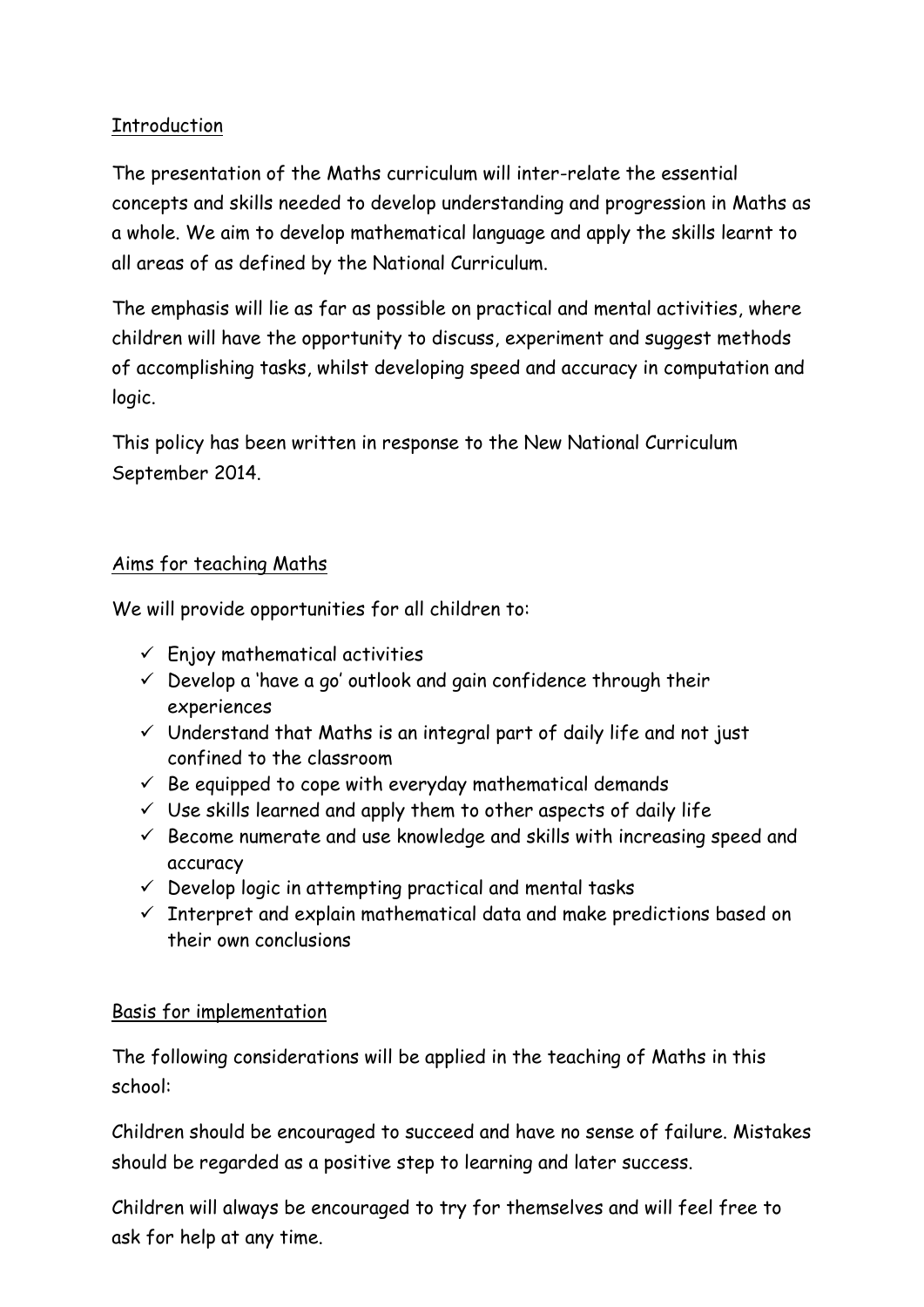There is usually more than one method of completing a task; children will be taught strategies for solving Maths questions, to enable them to develop their own technique. The contribution of every child has a value.

A variety of ways of working are encouraged i.e. individually, in groups or as part of a whole class, so that children have opportunities to discuss and question what they learn.

The use of Information Technology should be respected as a tool for learning and teaching Numeracy. This will include the use of calculators, laptops, OHP's, projectors, video, digital camera, Fizzbooks. iPads and audio equipment.

Tasks should always be linked to children's ability and may therefore be either different or differentiated; giving all children the opportunity to succeed at their own level.

Teaching of calculations will follow the calculation policy.

#### Planning

National Curriculum areas will be followed and more detailed planning will enable staff to deliver a broad and balanced curriculum. We have used the 2014 National Curriculum and devised our own medium term plans for our school. Early Years will follow the Early Years Curriculum.

Medium term planning is carried out termly and is supported by weekly, more detailed SMARTboard planning, taking into account all aspects of the requirements of the children, and which is tailored to meet the teaching and learning objectives within our own school.

# Strategies for teaching mathematics

Mathematics follows the learning objectives established by the National Curriculum and is teacher driven rather than scheme led.

No specific published scheme is followed in school in either key stage. Teachers for the most part prepare their own materials; but support material may also be drawn on from various commercial schemes and software, where this is appropriate to stages of children's learning.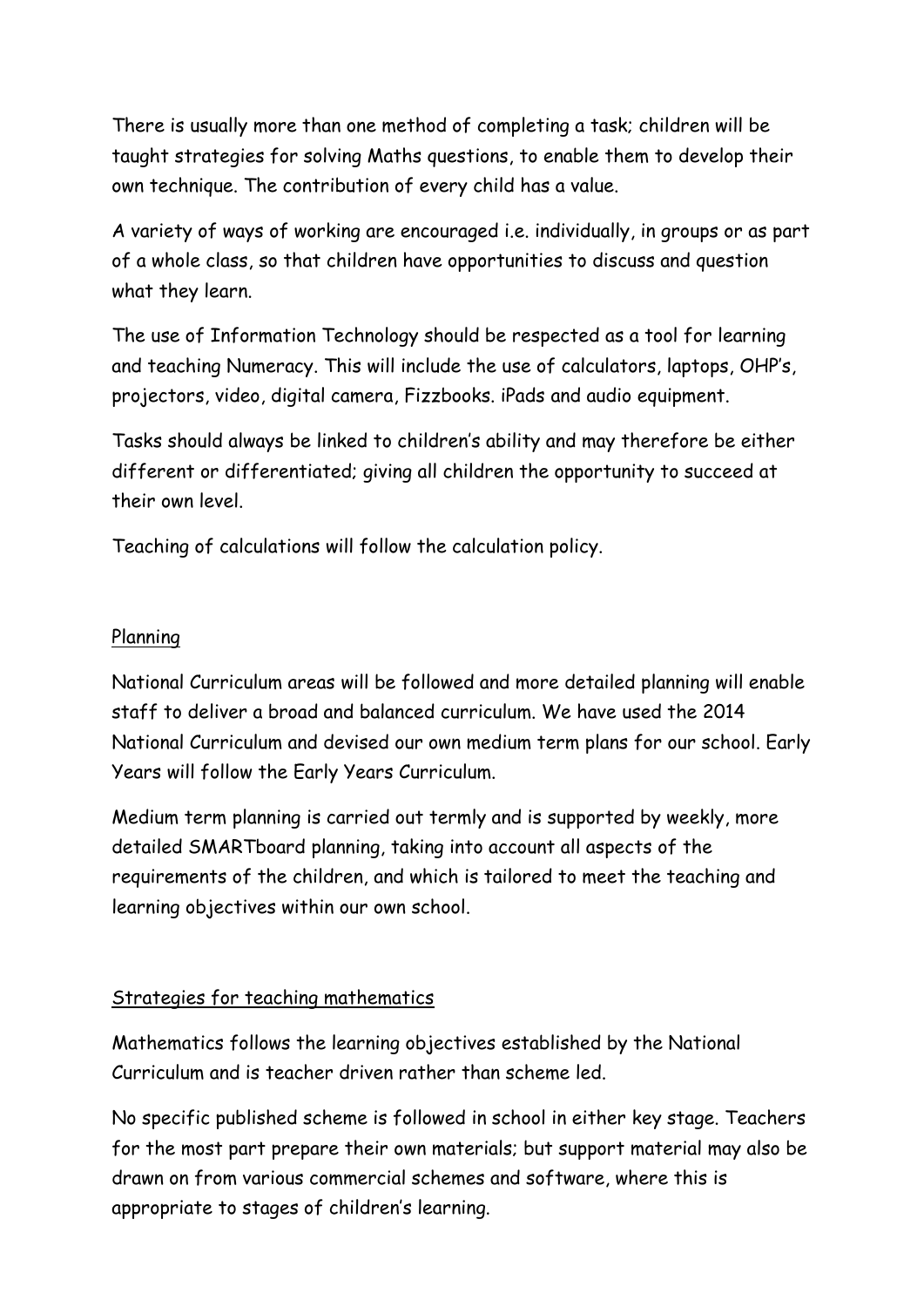All independent work is preceded by a whole class teaching focus, with a differentiated follow up task on the same theme, provided to further develop the concepts being taught. Tasks are differentiated by bronze, silver, gold and world record challenges.

The class teacher will work with a different target group each day to enable consistent progression and assessment to take place.

Throughout KS1 and KS2 each objective is revisited on a termly or half-termly basis to consolidate prior learning and to encourage progression.

Computing is an integral part of teaching and learning in our school and is used to enhance learning. Staff are trained in the use of computing through regular Inset opportunities and the purchase and use of appropriate and current software is constantly under review.

#### **Organisation**

All children in school will have a daily mathematics lesson.

This will last for between 45 minutes and 1 hour, according to the age and ability of the children.

Children are taught as a class across the whole school –KS1, Lower KS2 and Upper KS2.

Every lesson will exhibit the following:

# **Mental Maths activity**

A whole class interactive activity, including use of digit cards, target boards, counting sticks and wipe boards, involving a range of different types of questions targeted to individual children and groups of similar ability.

#### **Main task**

A whole class teacher led activity, with emphasis on strategies rather than numerical values. This forms the basis of differentiated group work, which follows, and is delivered at lowest possible level to ensure maximum participation. The class teacher will work with a target group each day.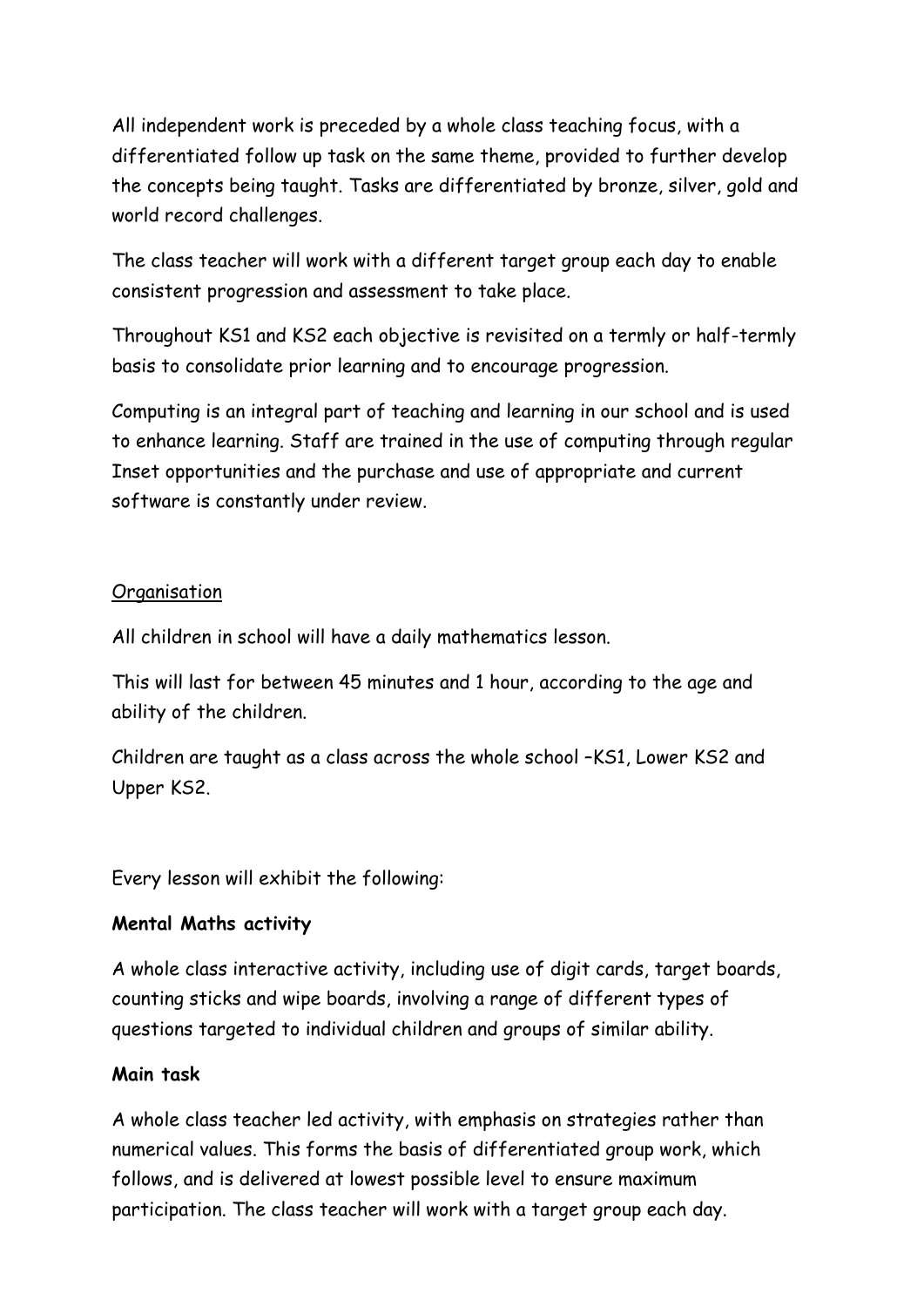#### **Plenary**

The whole class will be brought back together to discuss individual strategies used in set tasks; to make any further teaching points or to extend work by posing new questions.

Learning support assistants will provide a positive supporting role during Maths lessons, i.e. in supporting lower ability children during mental and oral starter; assessing individual and group activity and working with an additional focus group during the main part of the lesson. These groups will be identified by the class teacher.

## Special Needs

Advice and help is always freely available from the SENCO and the Maths Coordinator within the school.

Classes in KS1 have additional support from learning support assistants, who are timetabled within each class, to offer support in practical tasks and where understanding may be limited due to English being a second language. This is included in intervention planning available in class files.

#### Assessment and Recording

Children's progress is constantly monitored on an informal basis.

Rising stars assessments are carried out half termly in years 1-6 and the results from these together with teacher assessments through the year, are used to set targets for future learning. SATS are carried out annually in years 2 and 6.

Children have success criteria to achieve for individual lessons and are given gap tasks to complete from the teacher through marking.

Moderation and assessment activities will take place during PDM and will additionally take place during PPA. Teachers will collect evidence and use the targets sheets, developed by the Maths Coordinator which are linked to the 2014 National Curriculum. These will also support teacher judgements for termly assessments.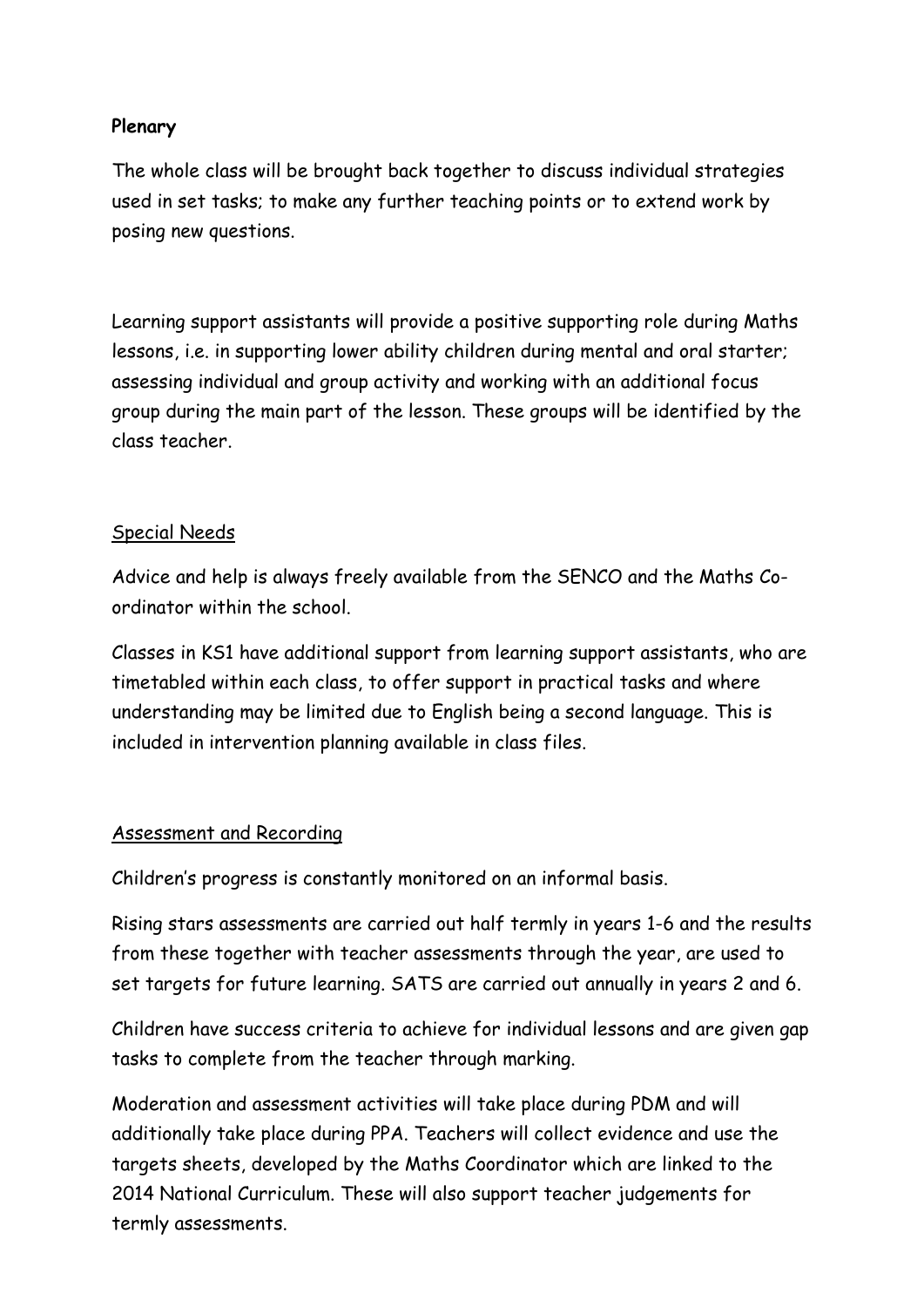#### Feedback to pupils

It is important that children feel their efforts and contributions are valued. At Lanesfield we undertake to recognise achievement in the following ways:

- Displays of work in classrooms and public areas, as well as working walls
- Star charts for effort as well as results
- Head teacher's awards and certificates in a weekly merit assembly
- Consistent marking and grading of work
- Copies of work sent home for parents
- House point system to recognise individual and team effort within the whole school
- Self-assessment through curricular targets and use of success criteria
- Marking in both Key stages through the highlighting system and gap tasks.

*See marking policy.*

#### Monitoring of policy

We are aware that the type of skills children will need to survive in the adult world are constantly subject to change. We ensure that we are providing the best possible programmes of study, through holding regular curriculum meetings to discuss current practice and new initiatives. We hope to achieve:

Consensus of practice across both key stages

Good provision of available resources for use in school

Individual teacher input into curriculum planning

Sound progression from year to year

Setting of realistic and achievable targets in order to raise standards throughout the whole school

In addition, the Maths Co-ordinator, in partnership with the Head teacher and the SLT will produce an action plan annually; the functions of which are: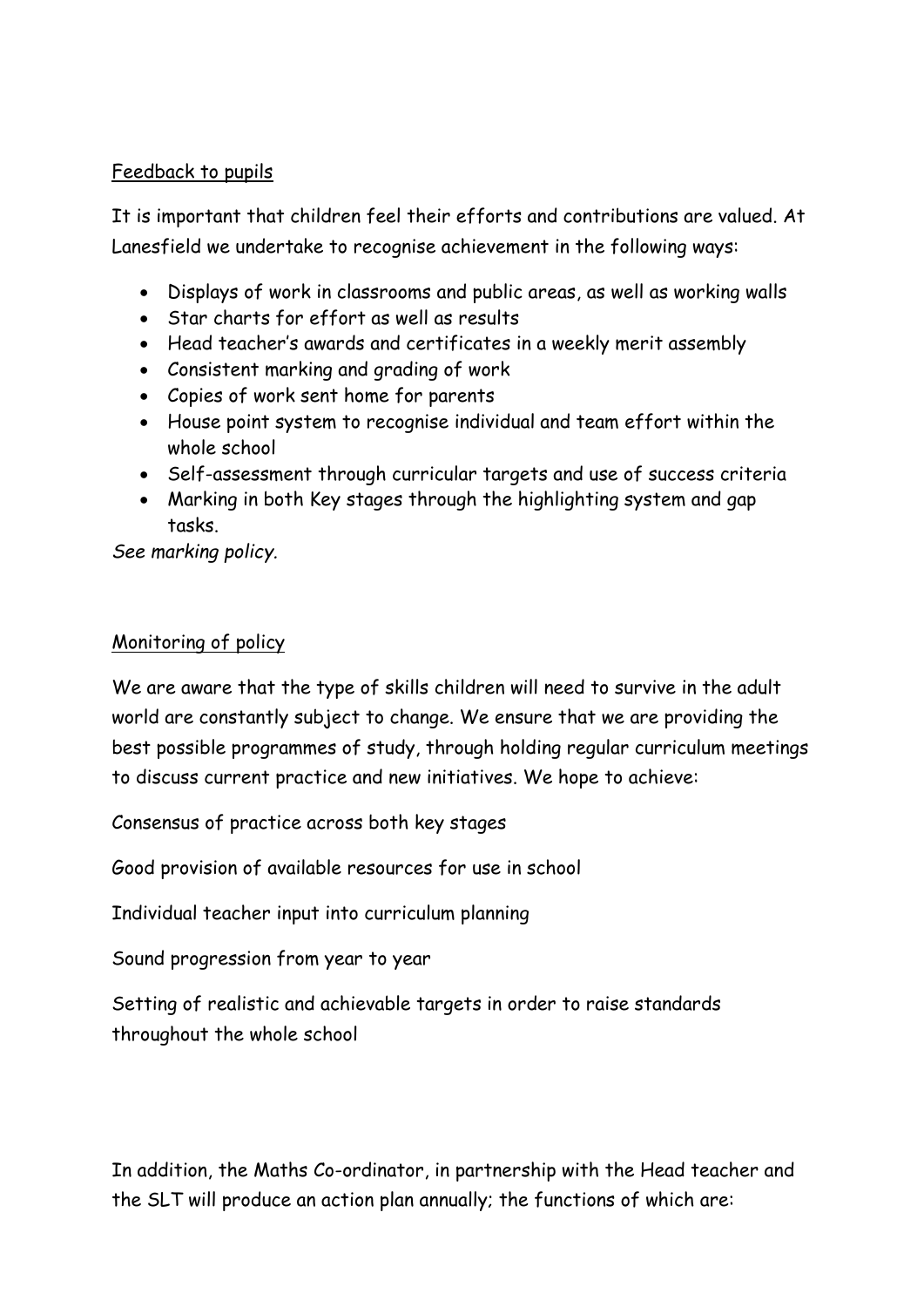To assess and monitor the quality of the teaching of Maths in the whole school.

To identify areas of weakness in children's learning

To support the subject knowledge of class teachers and identify training opportunities for professional development.

To establish priorities set out in the school development plan, in order to raise standards.

#### Resources

Each classroom has its own bank of resources that will be in use on a daily basis. In addition a central resource bank has been established for the school in the KS1 corridor. This will house topic-based equipment needed on a more infrequent basis. The addition of new resources is under constant review; with teachers identifying particular needs for their own classrooms, and the Maths Co-ordinator being aware of current recommended materials.

#### Out-of-class work and homework

The daily mathematics lessons will provide opportunities for children to practice and consolidate their skills and knowledge, to develop and extend their techniques and strategies, and to prepare for their future learning. These may be extended through out-of-class activities on Education City. These activities will be short and focused and will be referred to and valued in future lessons. Children have usernames and passwords for the interactive program Education City where teachers may set activities for the child's specific needs.

#### Equal Opportunities.

As a staff we endeavour to maintain an awareness of, and to provide for equal opportunities for all our pupils in mathematics. We aim to take into account cultural background, gender and Special Needs, both in our teaching attitudes and in the published materials we use with our pupils.